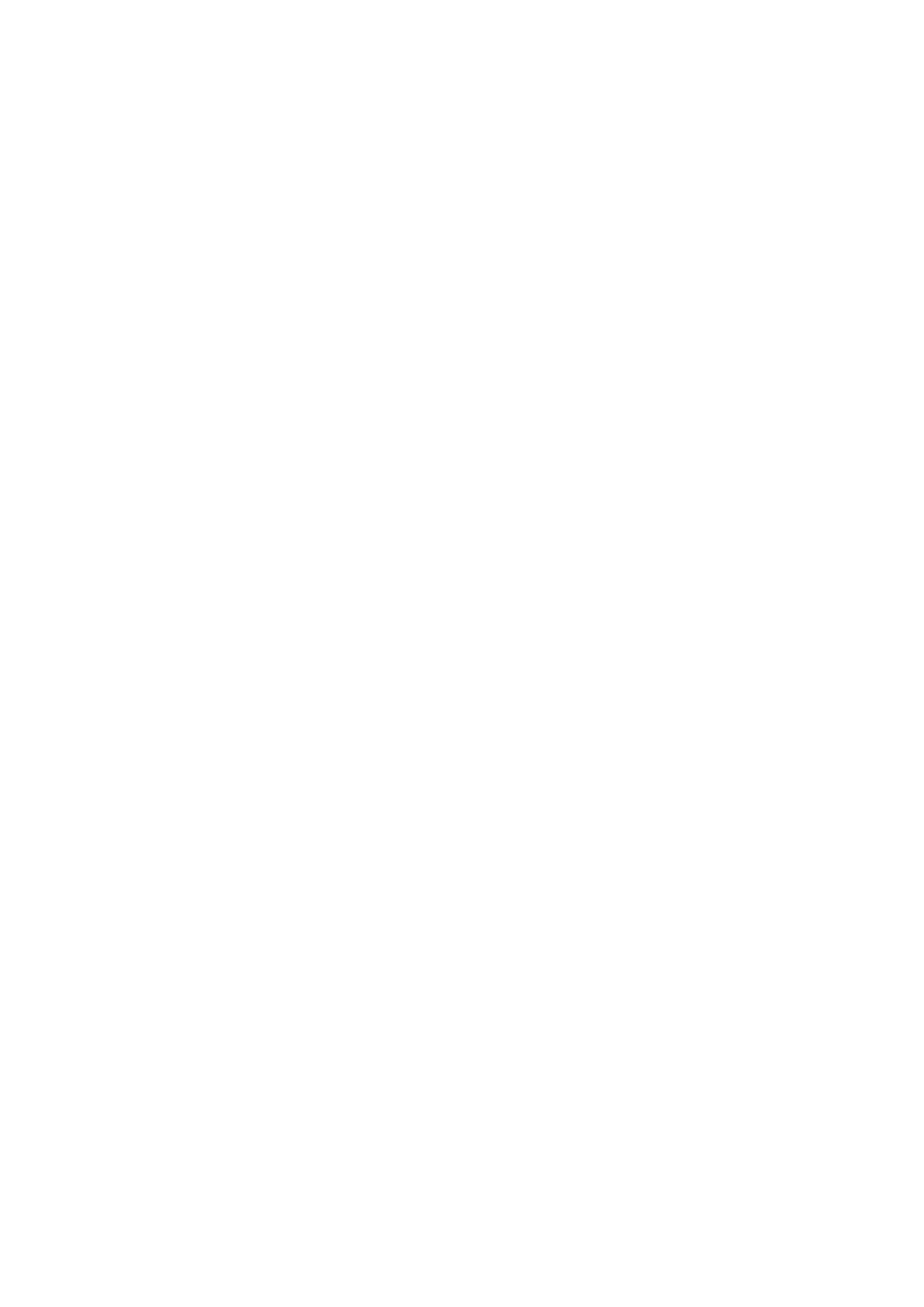# SENIOR PROJECT - DIVISION 15 - Baptised<br>STAGE 2 - THE ESTABLISHMENT OF THE KINGDOM

### Instruction Sheet

Choose FOUR assignments from the eight topics below. You may either mark them into the margin of your Bible or create an insert sheet. Please note - wherever possible support what you say with Bible references, since we must be able to "prove all things" (1 Thess. 5:21).

The Family Bible Study Sheets available for download from www.cssa.asn.au would be useful in preparing your Project.

#### **Worksheet 1 The Wilderness Wanderings Lessons 1, 2, 3**

Detail the journeys of Israel from Sinai to the Land of Promise (Num 14:34; Deut 2:14). You will find the maps in your notes helpful. Your map(s) and accompanying notes should cover the following points:-

- The stopping places and the main incidents. End your line at their final camping place at Shittim (Josh. 2:1). Make sure you have references to the relevant section of your Bible for each event. You may like to add some little drawings to your map(s) or in your margin indicating other failures such as the rebellion of Korah (Num.16), and Moses striking the rock (Num. 20) etc.
- From Kadesh indicate the sending out of the 12 spies, noting how long they were away, the conflicting reports of the spies, and show why they did not agree.
- With reference to the rock and its significance, include a summary of Moses' death and the reason that he didn't enter the Promise Land.

REFERENCE BOOKS COULD INCLUDE :- The Story of the Bible, Vol.  $2 - (H.P.$  Mansfield) Moses My Servant – (H. Tennant)

#### Worksheet 2 Entering the Land Lesson 5

Using map(s), diagrams, and notes, detail the following:-

- The crossing of the River Jordan by the nation. Include details about the banking up of the water, the crossing of the tribes, the position of the Ark and who carried it, and the two memorials of stones built. Read Joshua 3; 4; 5:1-12 to gather information.
- This amazing incident is a wonderful type of a believer's change from mortality to immortality and the role of the Lord Jesus Christ. Make a list of the various points which show the spiritual significance of the events on this remarkable day. Refer to your notes and the reference material list provided.

 REFERENCE BOOKS COULD INCLUDE :- The Visible Hand of God, Chpt. 21 – (R. Roberts) The Story of the Bible, Vol.  $2 - (H.P.$  Mansfield)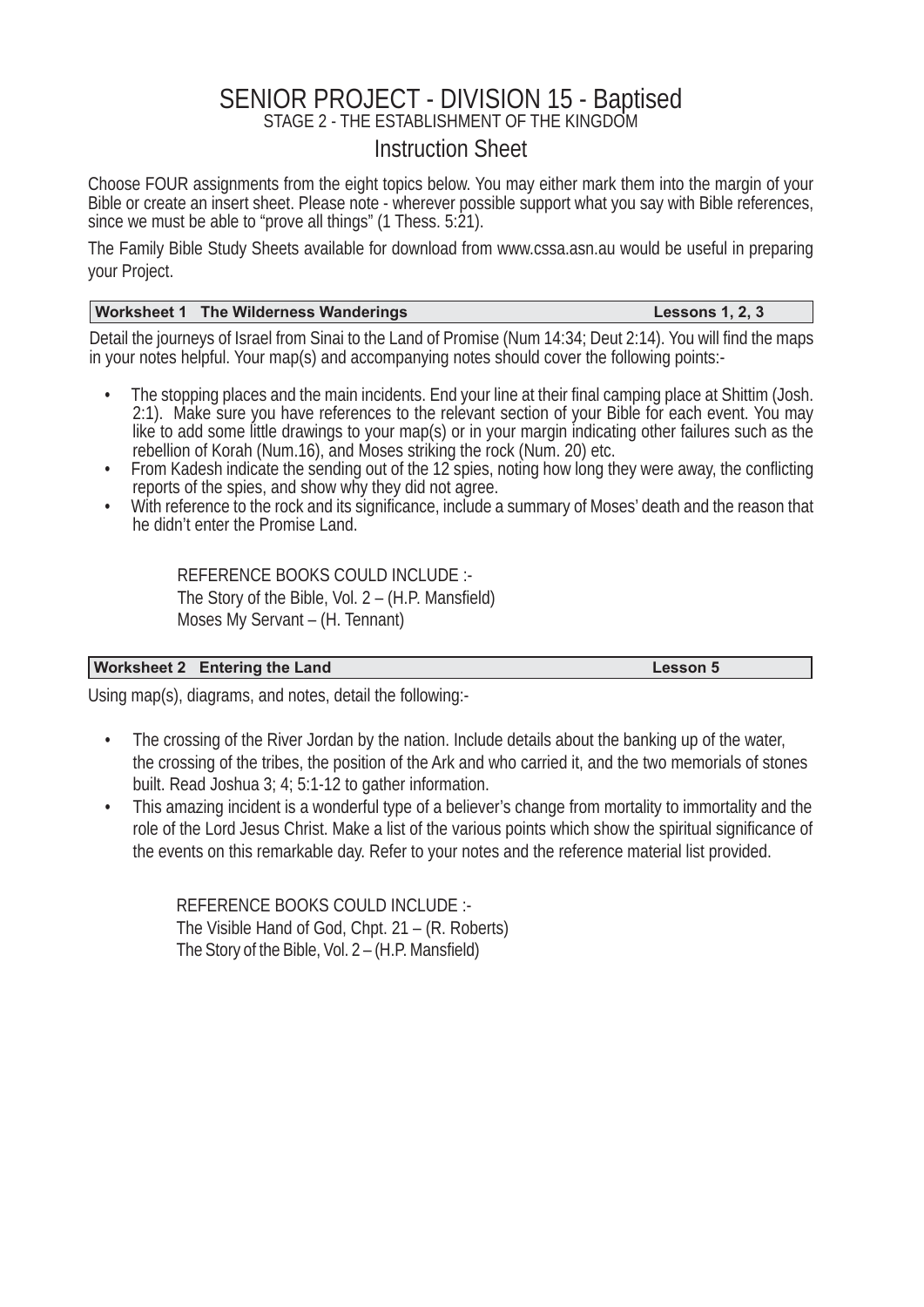## SENIOR PROJECT - DIVISION 15 - Baptised<br>STAGE 2 - THE ESTABLISHMENT OF THE KINGDOM Instruction Sheet Continued

#### **Worksheet 3 The Campaigns of Joshua Lessons 6, 7, 8**

Select ONE of the following:-

- 1. The Destruction of Jericho (Joshua 2; 5:13-15; 6). Detail the city, the character of Rahab, the attack and the fall of Jericho, and explain how 'faith' played an important part in the entire incident.
- 2. The Southern Campaign (Joshua 9 & 10). Detail Joshua's Southern campaigns including the deception of the Gibeonites and how it was discovered. Include the fact that God made a difference between cities afar off and cities which were to be part of Israel's inheritance (Deut. 20:10-18). You might illustrate the campaigns with the use of a map (an excellent example is in your notes).
- 3. The Northern Campaign (Joshua 11). Detail the Northern campaigns of Joshua. Include the fact that God gave strict instructions about destroying the inhabitants of Canaan. The map in your notes would be an excellent summary. Research the term "utterly destroyed" and look up a concordance and show the meaning and occurrences of this phrase.

REFERENCE BOOKS COULD INCLUDE :- The Story of the Bible, Vol.  $2 - (H.P.$  Mansfield) The Christadelphian Expositor 'Joshua' – (H.P. Mansfield)

#### Worksheet 4 The Times of the Judges **Lessons 11, 12, 13**

Detail the following:-

- The cause of Israel's failure within the times of the Judges.
- Illustrate the cyclic pattern of the times of the Judges.
- How God's strength was made perfect in weakness.
- A chart of the Judges with reference to which nation oppressed Israel, and which Judge released them from the oppression.

REFERENCE BOOKS COULD INCLUDE :- The Story of the Bible, Vol.  $2 - (H.P.$  Mansfield) The Ways of Providence, Chpt.13 – (R. Roberts)

#### **Worksheet 5 The Story of Ruth Lesson 14**

Describe and illustrate the following:-

- The major background issues to the book of Ruth.
- The main characters within its account.
- When writing about Ruth make special mention of her words to Naomi (Ruth 1:16-17) and what it reveals of her character.
- Detail the Law of Redemption including the role of Boaz as the Redeemer, and explain how his actions are a type of Christ.

REFERENCE BOOKS COULD INCLUDE :- The Story of the Bible, Vol.  $2 - (H.P.$  Mansfield) The Christadelphian Expositor 'Ruth' – (H.P. Mansfield)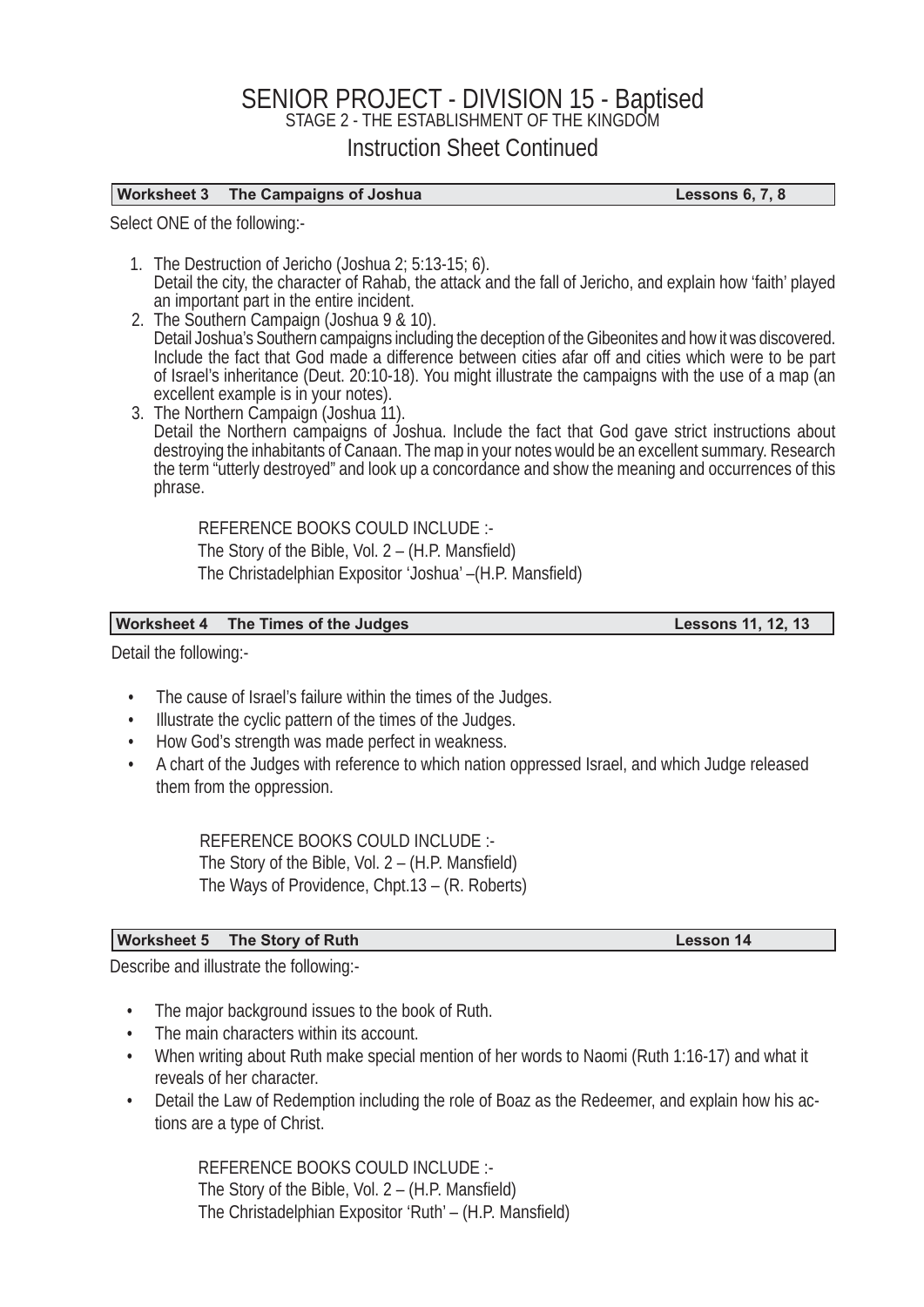# SENIOR PROJECT - DIVISION 15 - Baptised<br>STAGE 2 - THE ESTABLISHMENT OF THE KINGDOM Instruction Sheet Continued

#### **Worksheet 6 Saul and David Community Community Community Community Community Community Community Community Community Community Community Community Community Community Community Community Community Community Community Comm**

Prepare a chart, table or summary describing the following:-

- The characters of Saul and David. Indicate the contrasts between the two men.
- Provide details of David's greater Son and the significance of his selection and anointing.

REFERENCE BOOKS COULD INCLUDE :- The Man David – (H. Tennant) The Story of the Bible, Vol.2  $-$  (H.P. Mansfield)

#### **Worksheet 7 David and Goliath Community Community Community Community Community Community Community Community**

Describe and illustrate the following:-

- The victory of David over Goliath. You will need to explain what the real challenge was and show how Goliath and David represented each side.
- Write a short summary of David's 'Prayer for Deliverance' (Psalm 144) and 'Song of Victory' (Psalm 8) and the lessons that we should learn from his example.
- Include brief notes on David as a type of Jesus Christ in his victory over sin.

REFERENCE BOOKS COULD INCLUDE :- The Man David – (H.Tennant) The Story of the Bible, Vol.  $2 - (H.P.Mansfield)$ 

#### **Worksheet 8 God's Promise to David Contract Contract Contract Contract Contract Contract Contract Contract Contract Contract Contract Contract Contract Contract Contract Contract Contract Contract Contract Contract Contra**

Detail the promise to David in 2 Samuel 7.

Read the following passages - Psalm 89:19-37; Jeremiah 33:20-26; Acts 13:22, 23, 32-37; 2 Samuel 23:1- 7; Acts 2:25-36. Include reference to these at appropriate places in your notes.

- Include the different meanings of the word "house".
- Note why Solomon was not the "seed" being referred to.
- Highlight the important feature of resurrection.
- From verses 18-29, briefly summarise David's response to God's promise.

REFERENCE BOOKS COULD INCLUDE :- The Ways of Providence, Chpt. 17 – (R. Roberts) Elpis Israel, Part 2 Chpt. 4 "The Royal House of the Kingdom" – (J.Thomas) Christendom Astray, Lecture 12 (R. Roberts) The Story of the Bible, Vol.  $3 - (H.P.$  Mansfield) The Man David – (H. Tennant) God's Way, Chpt. 6 – (J. Carter) First Principles Bible Marking Course – (CSSS)